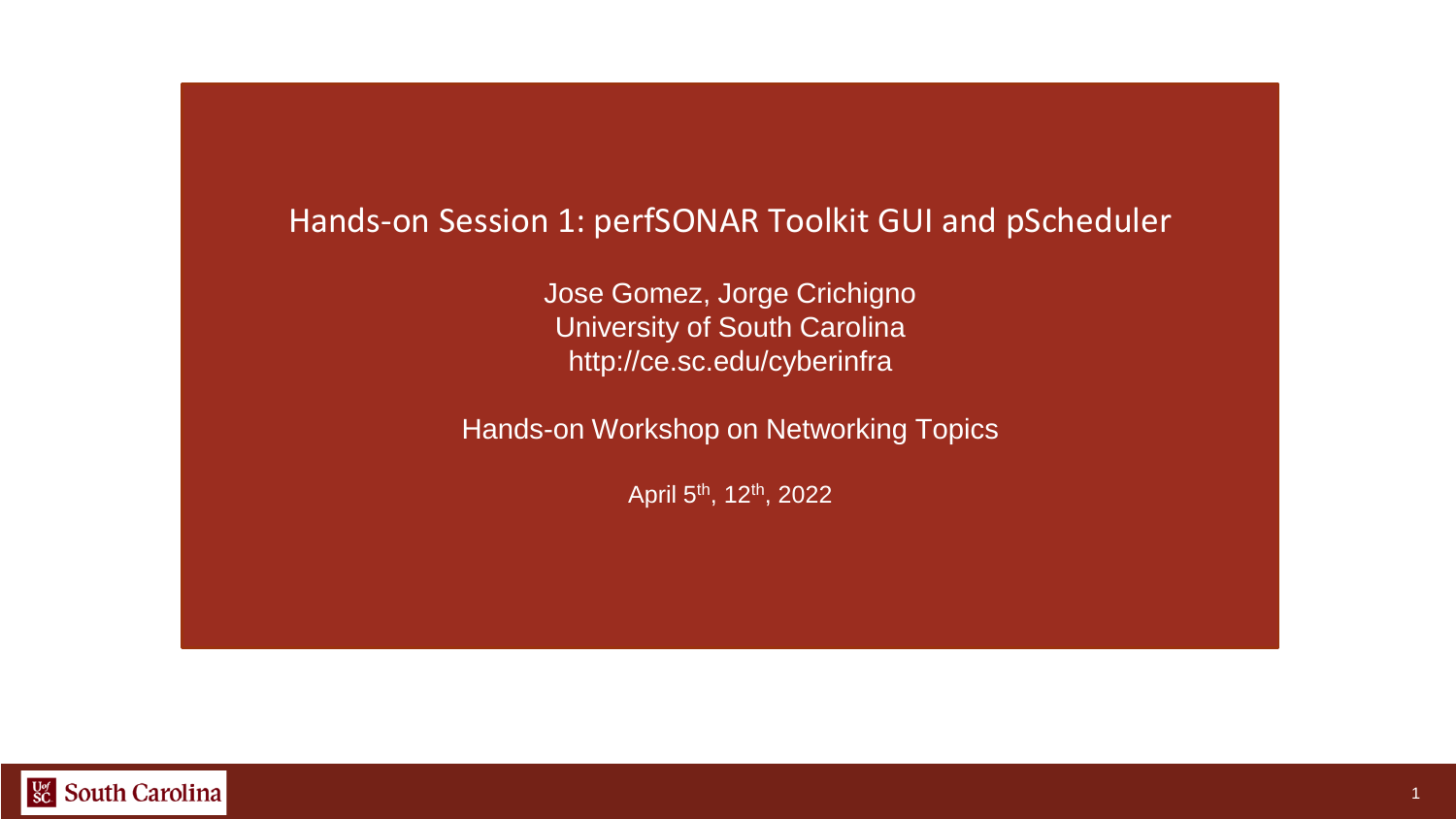#### perfSONAR Lab Series

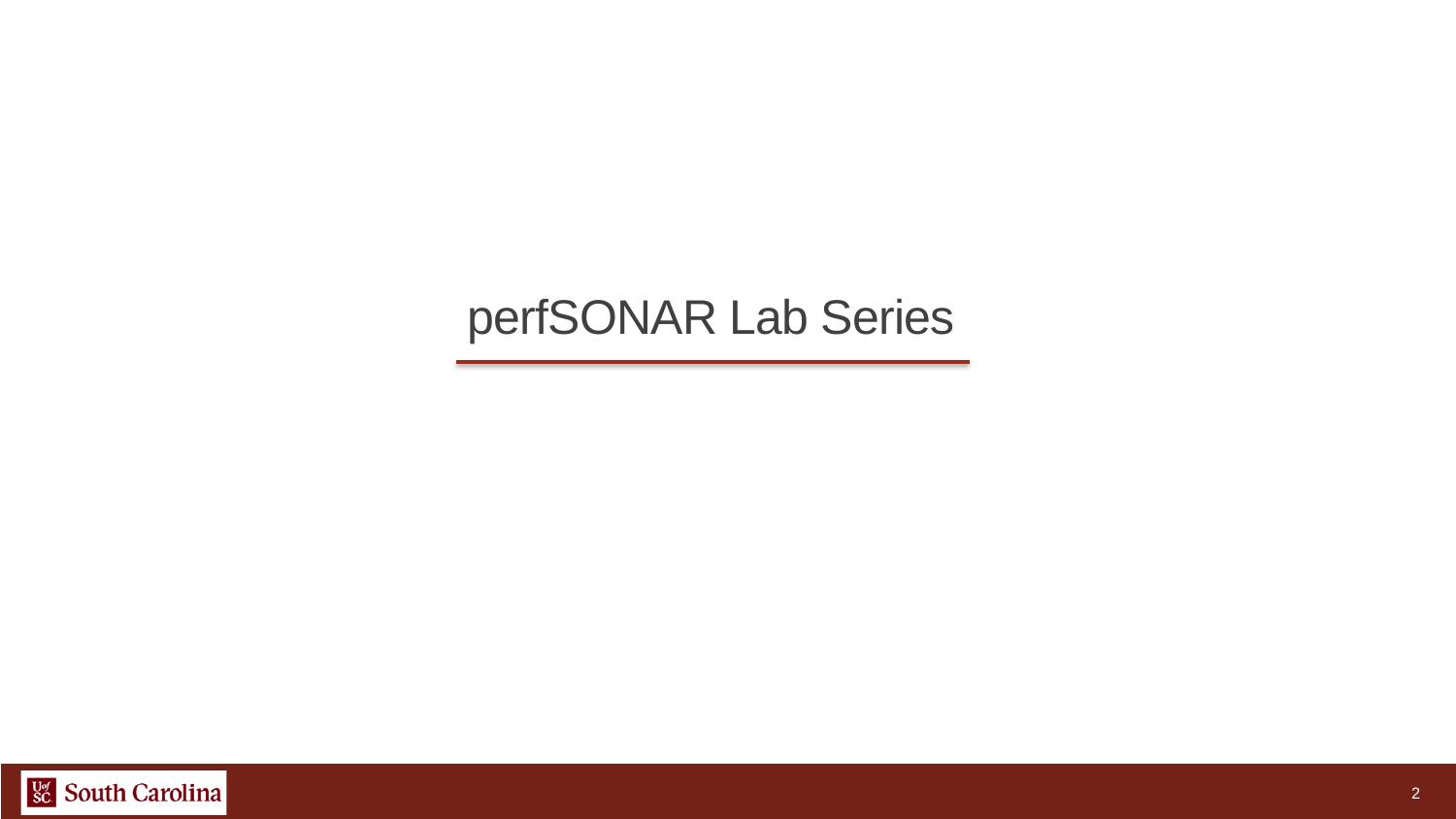# Lab Series: perfSONAR

Lab 1: Configuring Admin. Information Using perfSONAR Toolkit GUI Lab 2: PerfSONAR Metrics and Tools Lab 3: Configuring Regular Tests Using perfSONAR GUI Lab 4: Configuring Regular Tests Using pScheduler CLI Part I Lab 5: Configuring Regular Tests Using pScheduler CLI Part II Lab 6: Bandwidth-delay Product and TCP Buffer Size Lab 7: Configuring Regular Tests Using a pSConfig Template Lab 8: perfSONAR Monitoring and Debugging Dashboard Lab 9: pSConfig Web Administrator

Lab 10: Configuring pScheduler Limits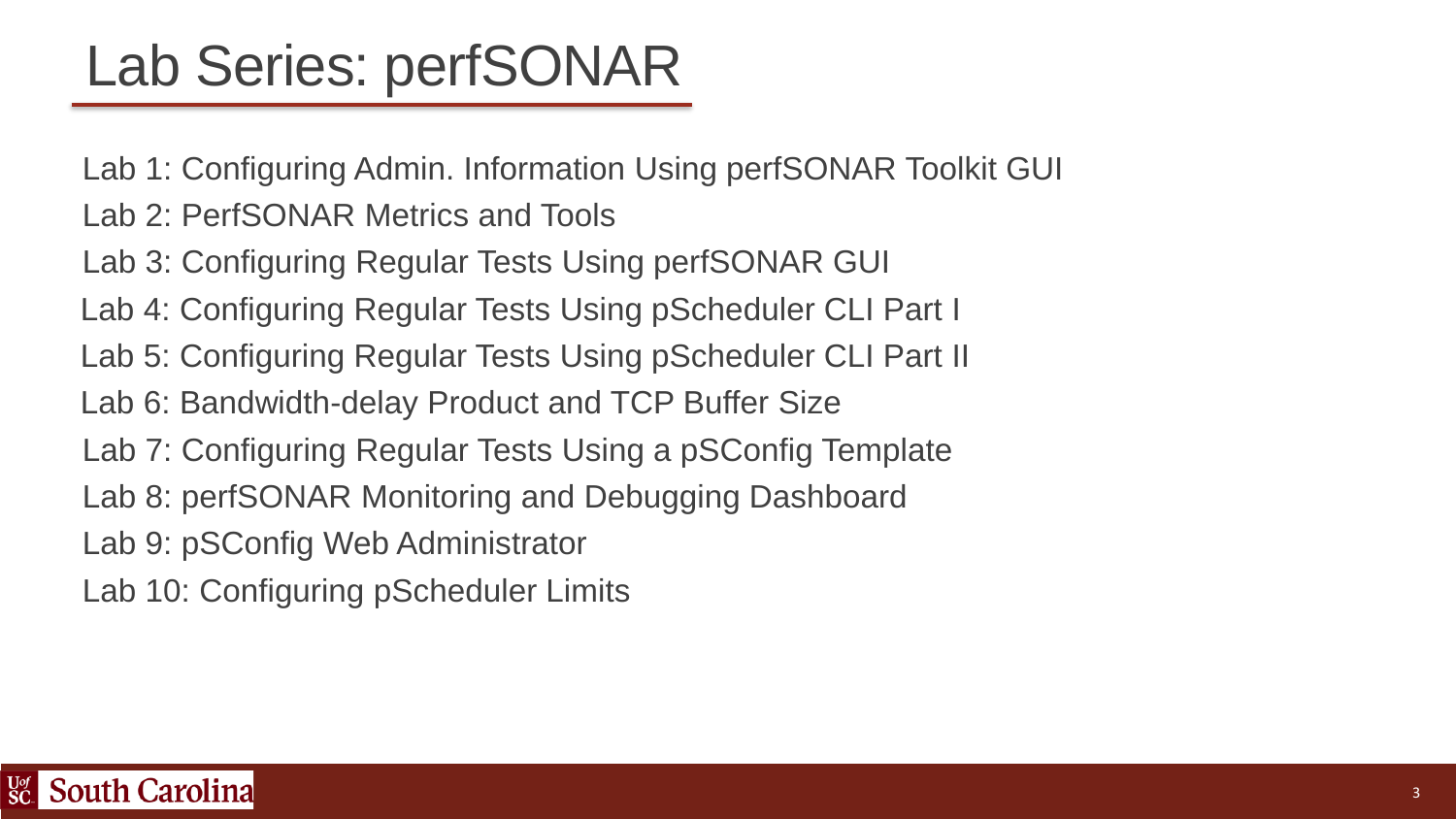# Organization of the Lab Manuals

#### Each lab starts with a section *Overview*

- ➢ Objectives
- $\triangleright$  Lab topology
- $\triangleright$  Lab settings: passwords, device names
- $\triangleright$  Roadmap: organization of the lab

#### *Section 1*

- ➢ Background information of the topic being covered (e.g., fundamentals of perfSONAR)
- $\triangleright$  Section 1 is optional (i.e., the reader can skip this section and move to lab directions)

*Section 2… n*

 $\triangleright$  Step-by-step directions

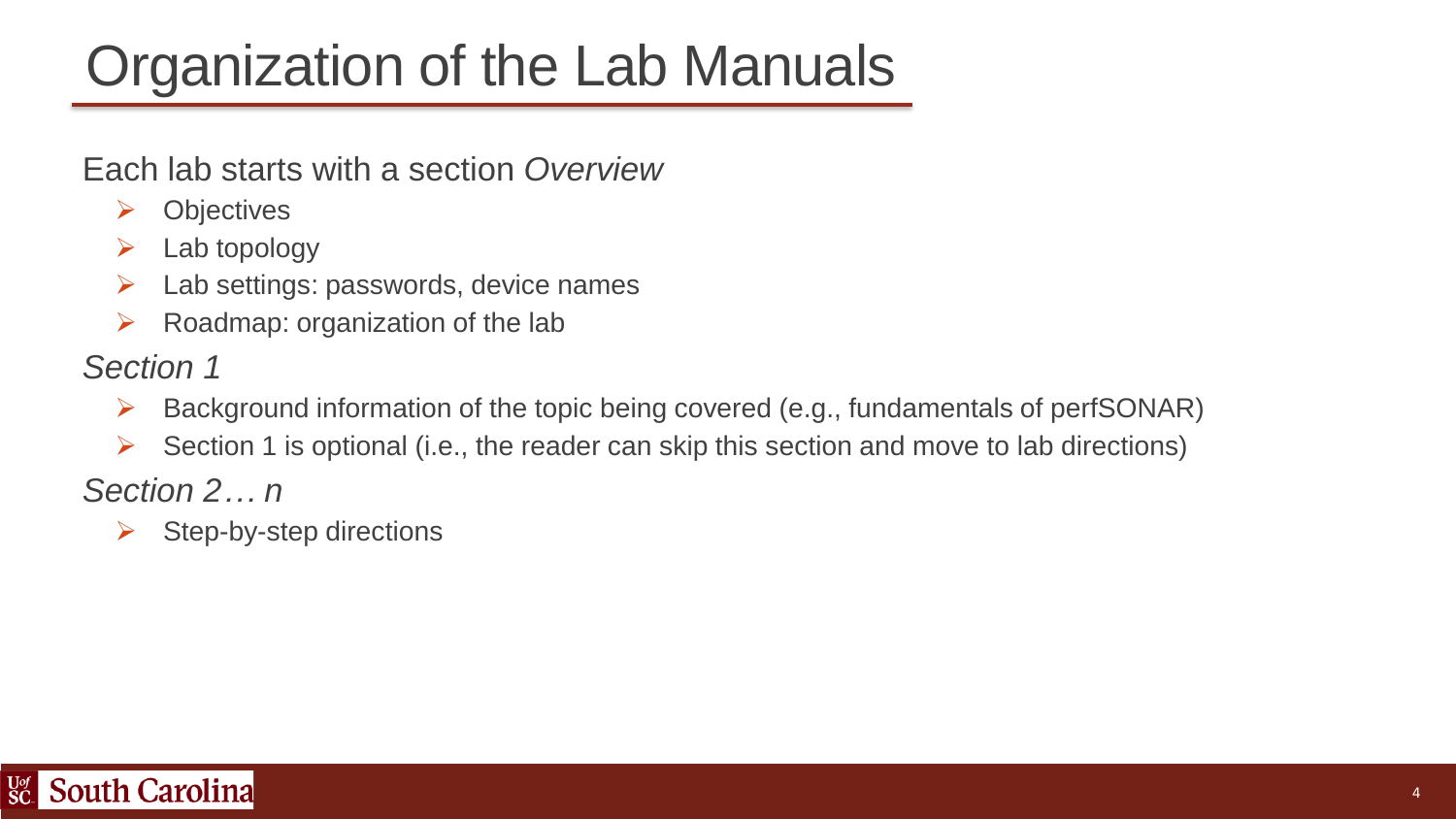

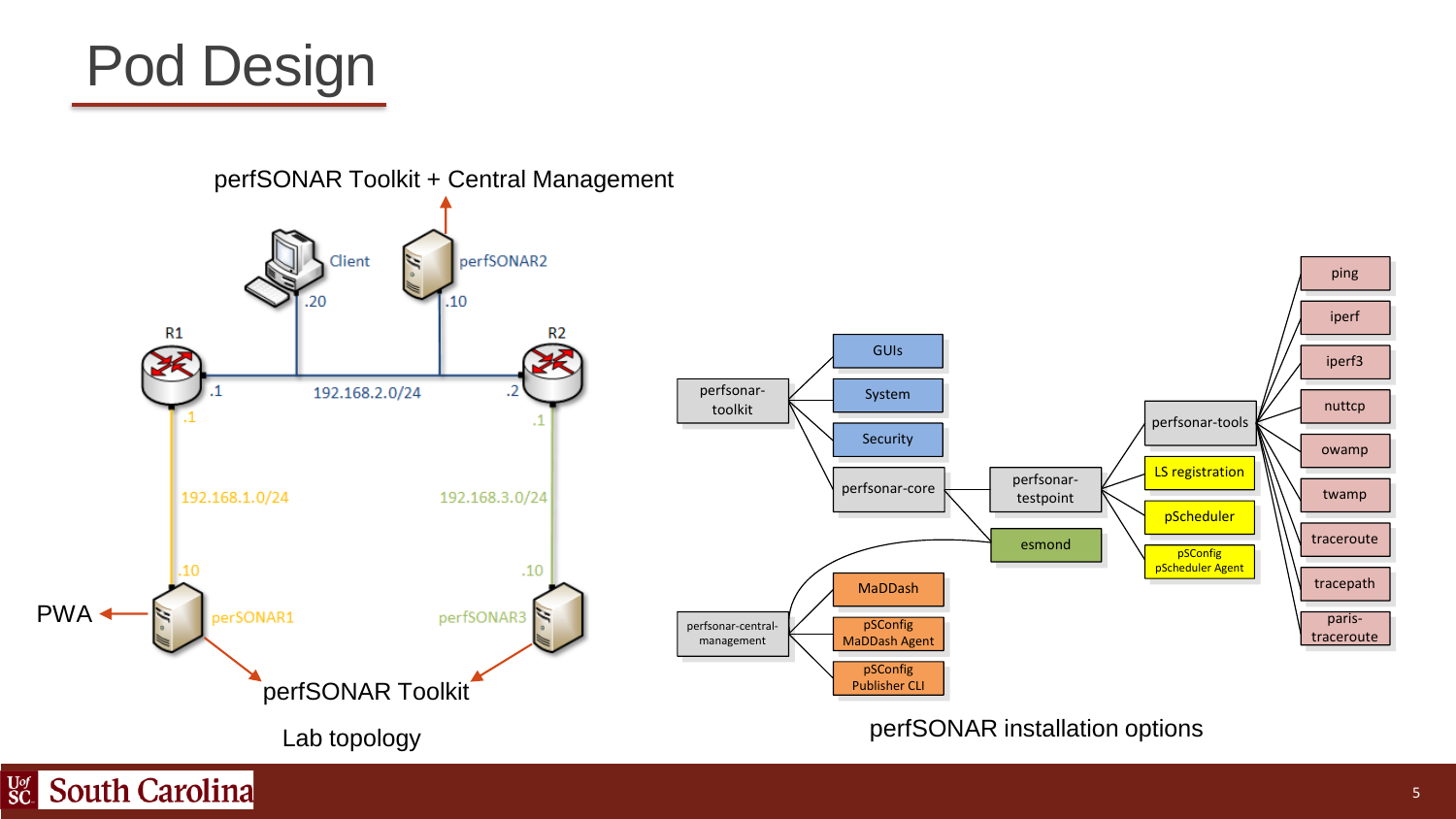#### **Lab 3: Configuring Regular Tests using perfSONAR GUI**

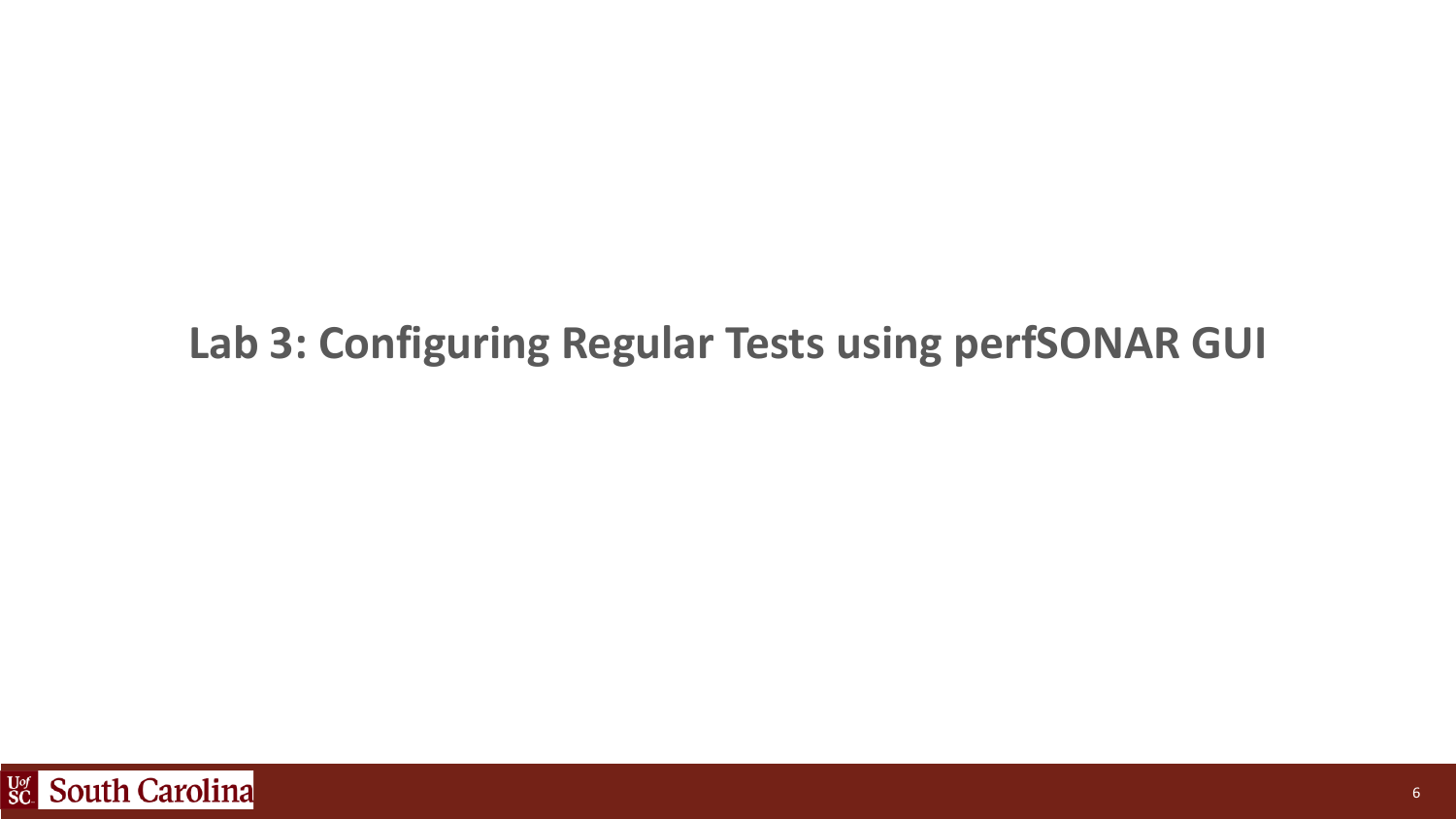# perfSONAR Toolkit GUI

The user can configure administrative information and regular tests via perfSONAR Toolkit GUI

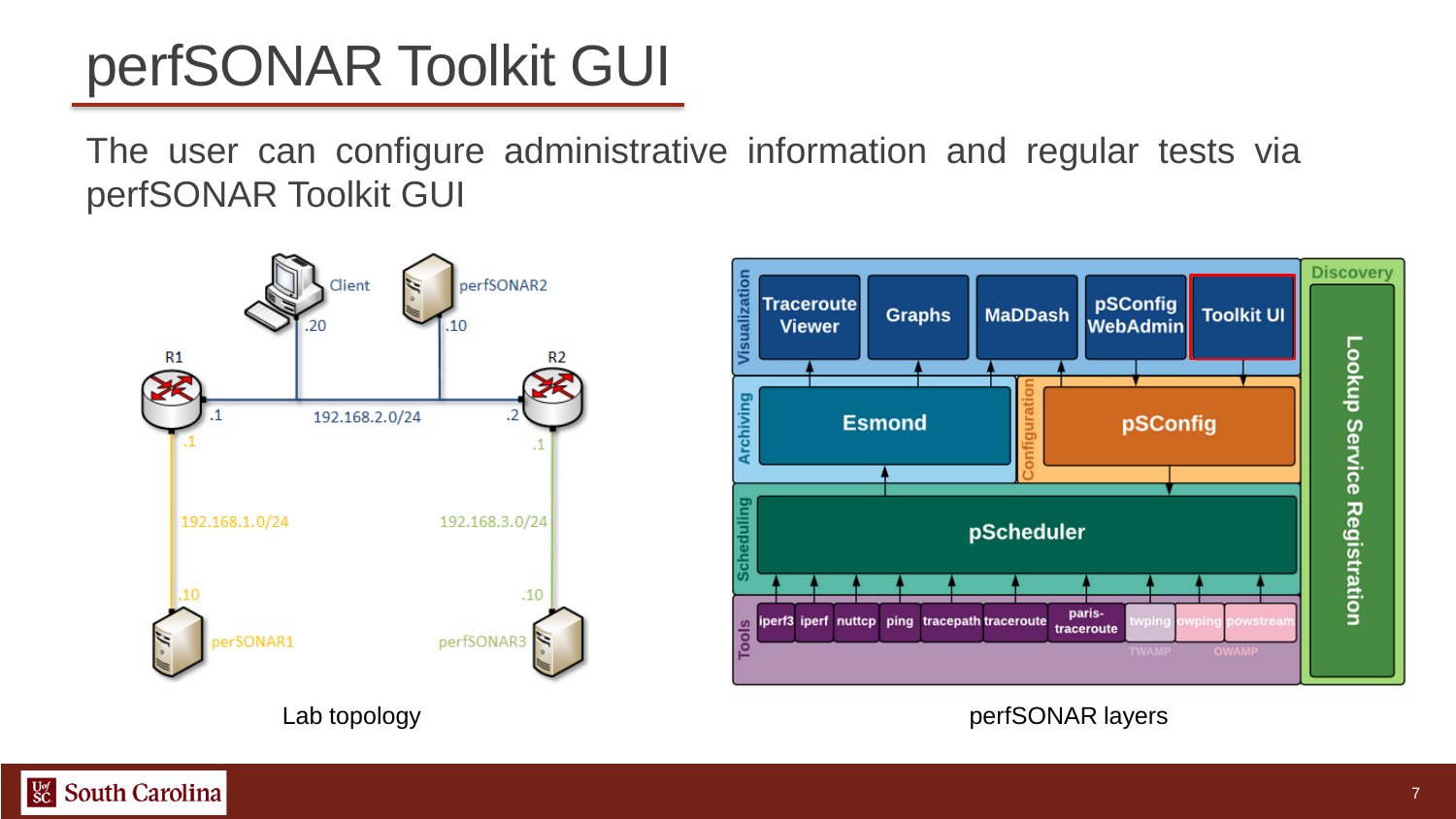# perfSONAR Toolkit GUI

The user can configure administrative information and regular tests via perfSONAR Toolkit GUI



Lab topology extensive perfSONAR Toolkit GUI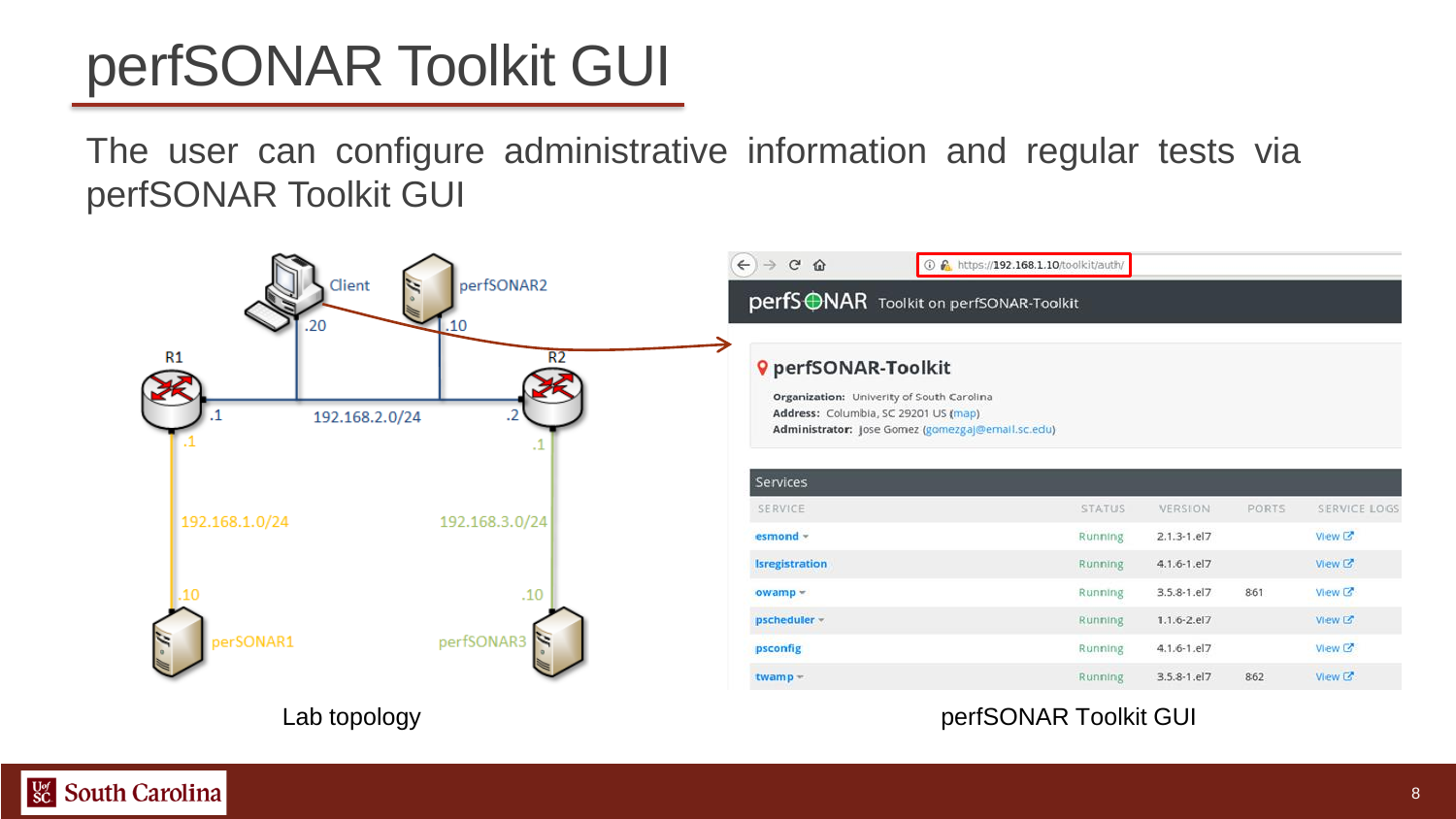# perfSONAR Toolkit GUI

#### Results are displayed in the perfSONAR Toolkit GUI (e.g., throughput, latency, packet loss, traceroute)

|                                                                                                                                                                       |                                 |                               |                              |                     |                      | $E$ dit                   |
|-----------------------------------------------------------------------------------------------------------------------------------------------------------------------|---------------------------------|-------------------------------|------------------------------|---------------------|----------------------|---------------------------|
| <b>Q</b> perfSONAR-Toolkit<br>Organization: University of South Carolina<br>Address: Columbia, SC 29201 US (map)<br>Administrator: Jose Gomez (gomezga)@email.sc.edu) |                                 |                               |                              |                     |                      |                           |
| Services                                                                                                                                                              |                                 |                               |                              |                     |                      |                           |
| SERVICE                                                                                                                                                               |                                 | <b>STATUS</b>                 | VERSION                      | PORTS               | SERVICE LOGS         |                           |
| $esmond -$                                                                                                                                                            |                                 | Running                       | $2.1.3 - 1. e17$             |                     | View <sub>C</sub>    |                           |
| <b>Isregistration</b>                                                                                                                                                 |                                 | Running                       | $4.1.6 - 1. e17$             |                     | NewC                 |                           |
| owamp -                                                                                                                                                               |                                 | Running                       | $3.5.8 - 1. e17$             | 861                 | View <sup>[2</sup> ] |                           |
| pscheduler -                                                                                                                                                          |                                 | Running                       | $1.1.6 - 2.17$               |                     | $New \mathbb{Z}$     |                           |
| psconfig                                                                                                                                                              |                                 | Running                       | $4.1.6 - 1. e17$             |                     | $View \times$        |                           |
| twamp -                                                                                                                                                               |                                 | Running                       | $3.5.8 - 1. e17$             | 862                 | View <sub>12</sub>   |                           |
| Test Results (2 Results)                                                                                                                                              |                                 |                               |                              |                     |                      | Configure tests $\bullet$ |
| Search:                                                                                                                                                               |                                 |                               |                              |                     | 1 week               | Results for the last      |
| <b>4 SOURCE</b>                                                                                                                                                       | <b><i>&amp; DESTINATION</i></b> | THROUGHPUT                    |                              | LATENCY (MS)        |                      | LOSS                      |
| 192.168.2.10<br>Details   Traceroute or                                                                                                                               | 192.168.3.10                    |                               | $+4.69$ Gbps<br>$+3.37$ Gbps |                     | $+2.94$<br>6.1.12    |                           |
| 192.168.2.10<br>Details   Traceroute of                                                                                                                               | 192.168.1.10                    | $+4.69$ Gbps<br>$+ 5.04$ Gbps |                              | $+0.374$<br>$-2.12$ |                      | $\div 0$<br>$+0$          |

#### perfSONAR Toolkit GUI



DerfS**ONAR** Toolkit on perfSONAR-Toolkit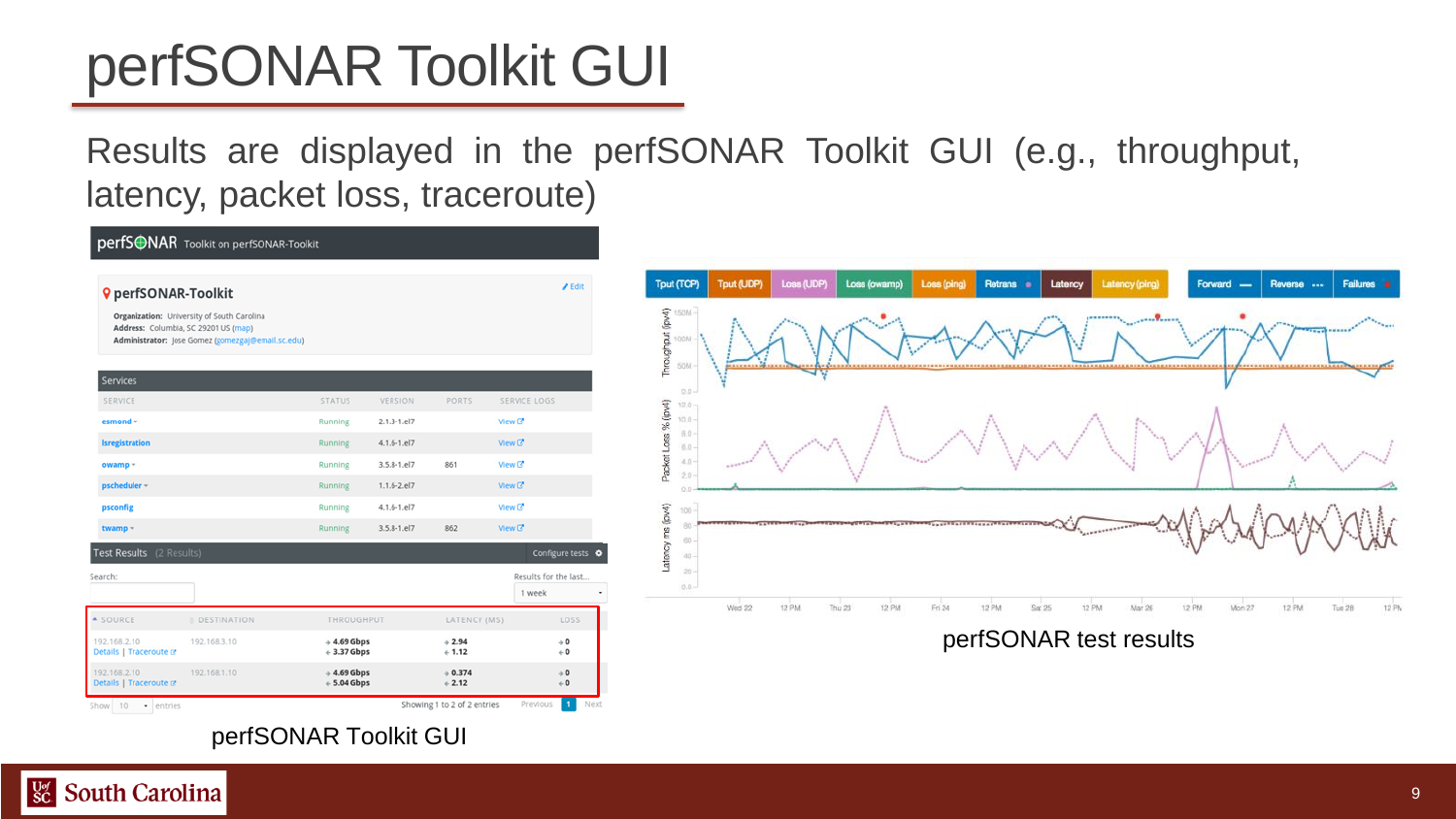## Registering to the Netlab Portal

- If you DID NOT register in the Netlab portal, please use the following link:
- https://portal.netdevgroup.com/learn/kjebre/enroll/
- Fill out the form with your full name, email address, and password
- Check your email inbox for the verification key
- Complete your enrollment by accepting the terms and conditions and claiming your free access
- Finalize the registration by claiming your free access

|           | Workshop on Networking Topics                                              | Workshop on Networking Topics<br>al.                                                     | Email verified                                                                                                                                                    |
|-----------|----------------------------------------------------------------------------|------------------------------------------------------------------------------------------|-------------------------------------------------------------------------------------------------------------------------------------------------------------------|
|           |                                                                            |                                                                                          | <b>Complete Enrollment</b>                                                                                                                                        |
| 谷         | Not currently logged in                                                    | Logged in as gomezgaona+1@gmail.com $\boxtimes$                                          | By checking this box:                                                                                                                                             |
| $\bullet$ | Register Log In                                                            | <b>Email verification</b>                                                                | ✔ I agree to the above NDG Terms of Use.<br>V I agree to the NDG Privacy Policy.<br>െ<br>√ I represent that I am at least 13 years old.                           |
|           | <b>Full Name</b>                                                           | Please verify your email address!<br>In order to use our services the email              | √ I represent that I have read and agree to NDG's<br>use of cookies as described in the Cookie Policy.                                                            |
|           | <b>Email Address</b>                                                       | address of your NDG Online Portal account<br>must be verified. Look for the verification | I consent to provide NDG the following personal<br>information:                                                                                                   |
|           |                                                                            | email and find the 6 character Verification<br>Key. Enter it below to continue.          | ✔ My full name to identify my use of NDG services.<br>✔ My email address to communicate with me for<br>support and updates about my course access.                |
|           | Our Privacy Policy explains how we respect your personal data.<br>Password | Resend Verification email                                                                |                                                                                                                                                                   |
|           |                                                                            | Verification Key                                                                         | $\Box$ I would like NDG to send me additional information<br>about surveys, new course content, new labs or<br>additional information. This is optional and I may |
|           | A password or passphrase of 15 characters minimum is required.             |                                                                                          | unsubscribe at any time.                                                                                                                                          |
|           | Register                                                                   | Verify                                                                                   | <b>Complete Enrollment</b>                                                                                                                                        |

al Workshop on Networking Topics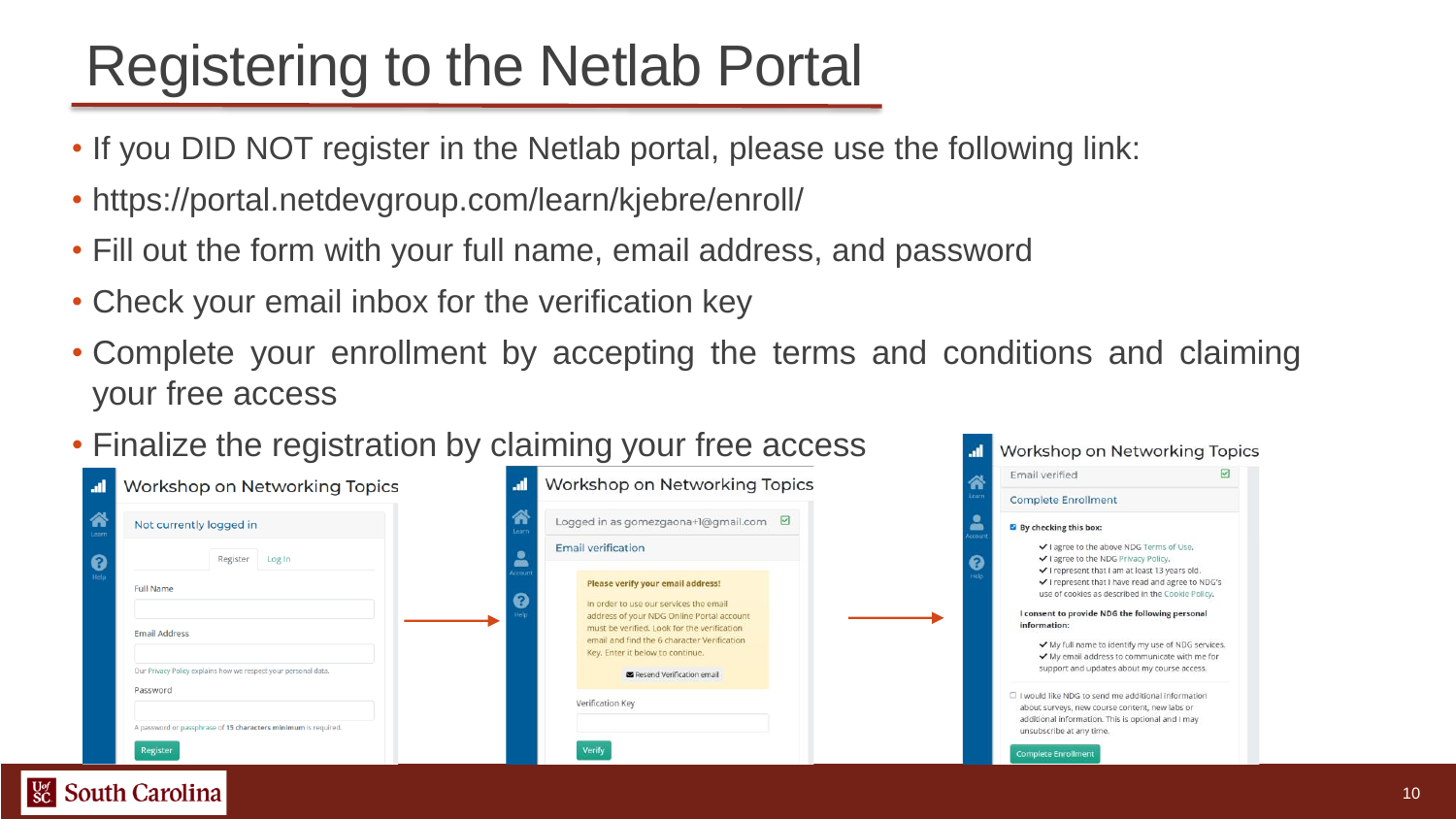# Accessing the Virtual Labs

- If you already registered, login to the Netlab portal using the following link:
- https://portal.netdevgroup.com/account/login
- Click on the "*Workshop on Networking Topics - perfSONAR*" course
- Select the lab you want to run (e.g., Lab 3)

|       |                                  | al.                           | Workshop on Networking Topics - perfSONAR                                  |
|-------|----------------------------------|-------------------------------|----------------------------------------------------------------------------|
| ÆJ    | Account Management not logged in | 谷<br>Learn                    | Labs                                                                       |
| 谷     | Register<br>Log In               |                               | Lab 01: Configuring Administrative Information Using perfSONAR Toolkit GUI |
| Learn |                                  | 27<br>Teach                   | Lab 02: perfSONAR Metrics and Tools                                        |
| 0     | Email address                    |                               | Lab 03: Configuring Regular Tests Using perfSONAR Graphical User Interface |
| Help  |                                  | $\blacktriangle$              | Lab 04: Configuring Regular Tests Using pScheduler CLI Part I              |
|       | Password                         | ccount                        | Lab 05: Configuring Regular Tests Using pScheduler CLI Part II             |
|       |                                  | $\boldsymbol{\Theta}$<br>Help | Lab 06: Bandwidth-Delay Product and TCP Buffer Size                        |
|       | Forgot your password?            |                               | Lab 07: Configuring Regular Tests Using a pSConfig Template                |
|       | G<br>Sign in with Google         |                               | Lab 08: perfSONAR Monitoring and Debugging Dashboard                       |
|       | Log In                           |                               | Lab 09: pSConfig Web Administrator                                         |
|       |                                  |                               | Lab 10: Configuring pScheduler Limits                                      |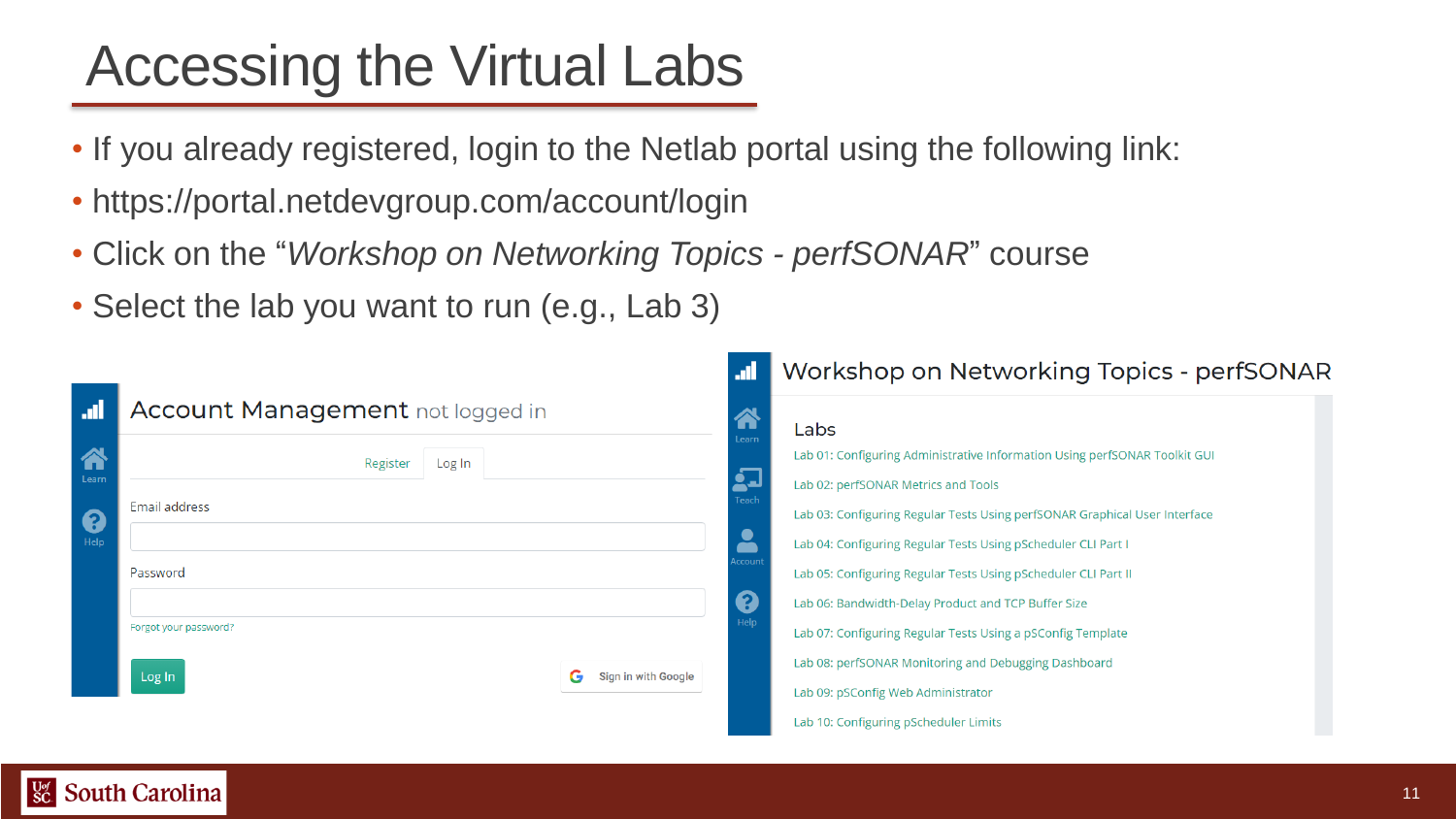#### **Lab 4: Configuring Regular Tests using pScheduler CLI**

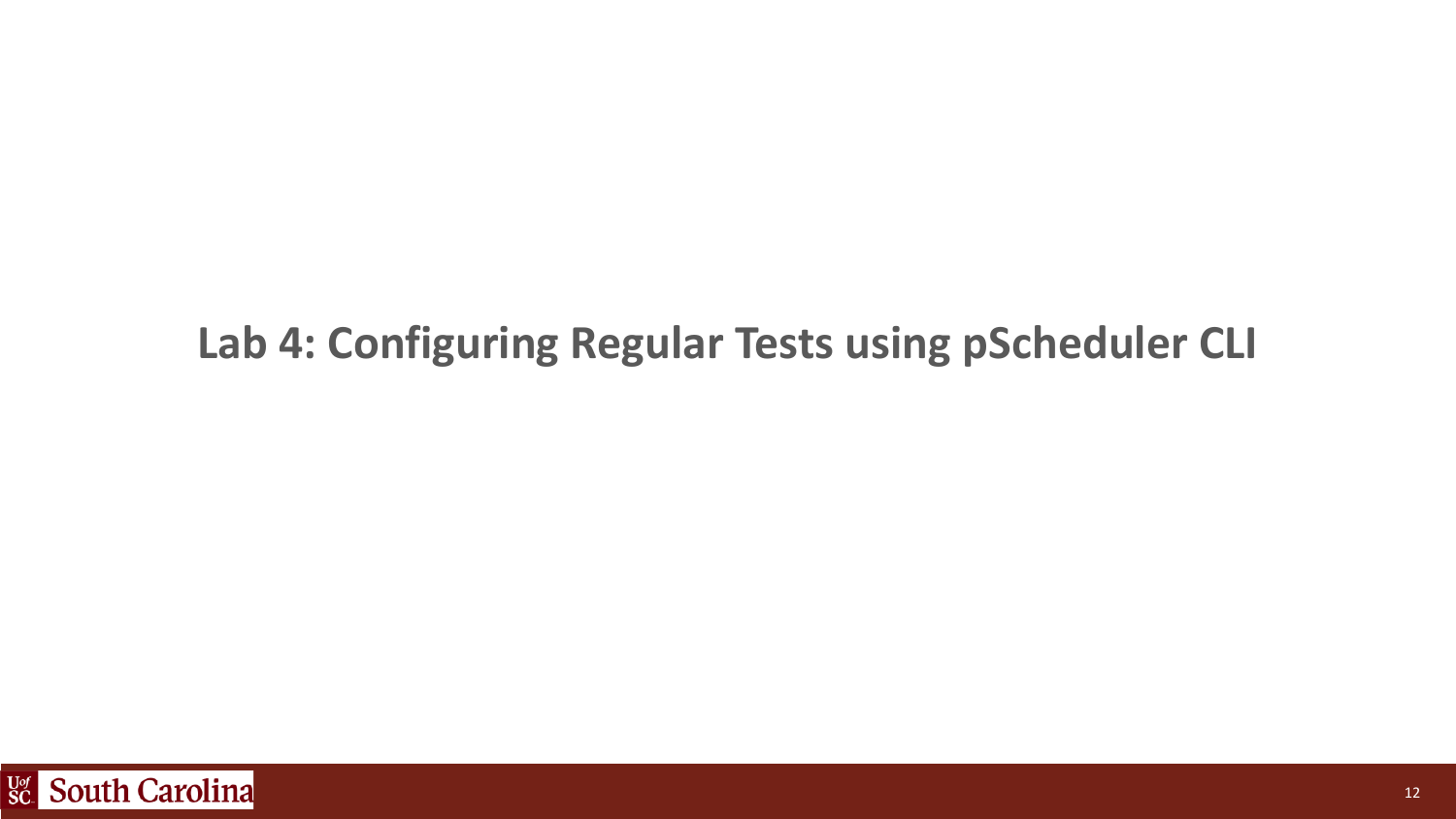## The pScheduler Command

The pScheduler coordinates, executes, and optionally stores network measurements (e.g., latency, packet loss rate, throughput)